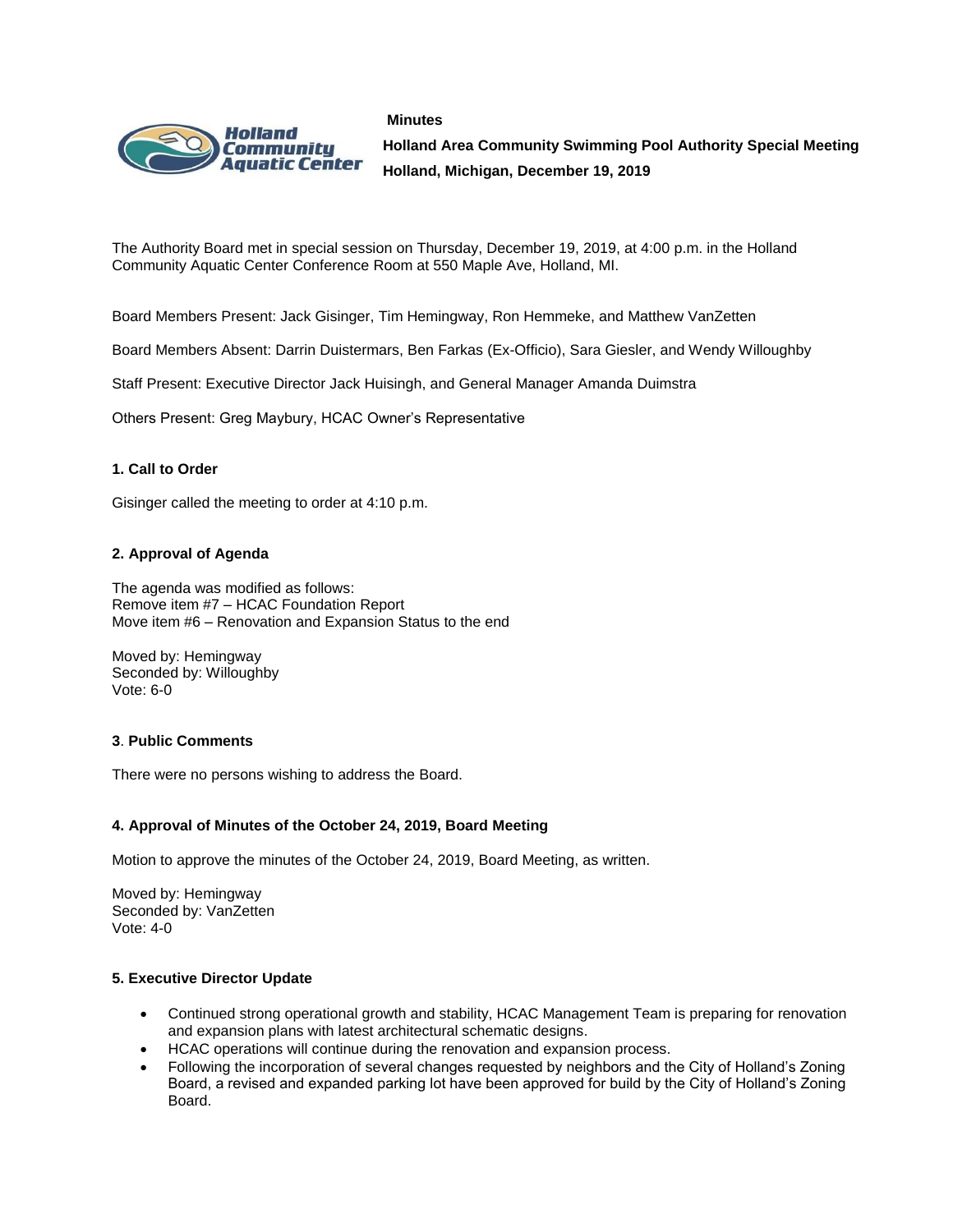- Continued progress is being made with the development of a professional therapy and rehabilitation partner.
- Additional and secondary water sanitization equipment has been purchased and is being installed onto our current pools to improve water and air quality.
- We are adding to our Operations Safety Management Team to support continued growth and prepare for future needs.
- Executive Director Huisingh recognized and thanked the HACSPA Governance Board and the HCAC Foundation Board for their extensive capabilities, commitment and support to this Community Asset.

#### **6. Other Business**

Per recommendations from HACSPA's retirement Plan Provider; MERS – Municipal Employee Retirement System and HACSPA's Executive Director the following changes were approved:

a. MERS Defined Contribution Plan – Achieve a Primary Authorized Signer Motion to set the Board Chair as the primary authorized signer for plan changes following; advice to HACSPA Board, discussion, and approval vote.

Moved: VanZetten Seconded: Hemingway Vote: 4-0

b. Motion to eliminate unused Defined Contribution Division for Maintenance Manager no longer in use

Moved: VanZetten Seconded: Gisinger Vote: 4-0

c. Motion to modify existing Employee MERS Defined Contribution Plan Motion to allow 2%, 3%, or 4% employee contribution, with the same employer match at time of fulltime employment.

Moved: Hemingway Seconded: VanZetten Vote 4-0

d. Motion to enter closed session to discuss HACSPA Personnel Item

Moved: Gisinger Seconded : Van Zetten

Roll Call Vote: Hemmeke – Yes VanZetten – Yes Hemingway – Yes Gisinger – Yes

The Board entered into closed session at 4:45 p.m.

e. Motion to exit closed session

Moved: Hemingway Seconded: VanZetten Vote 4-0

The Board exited closed session at 5:25 p.m.